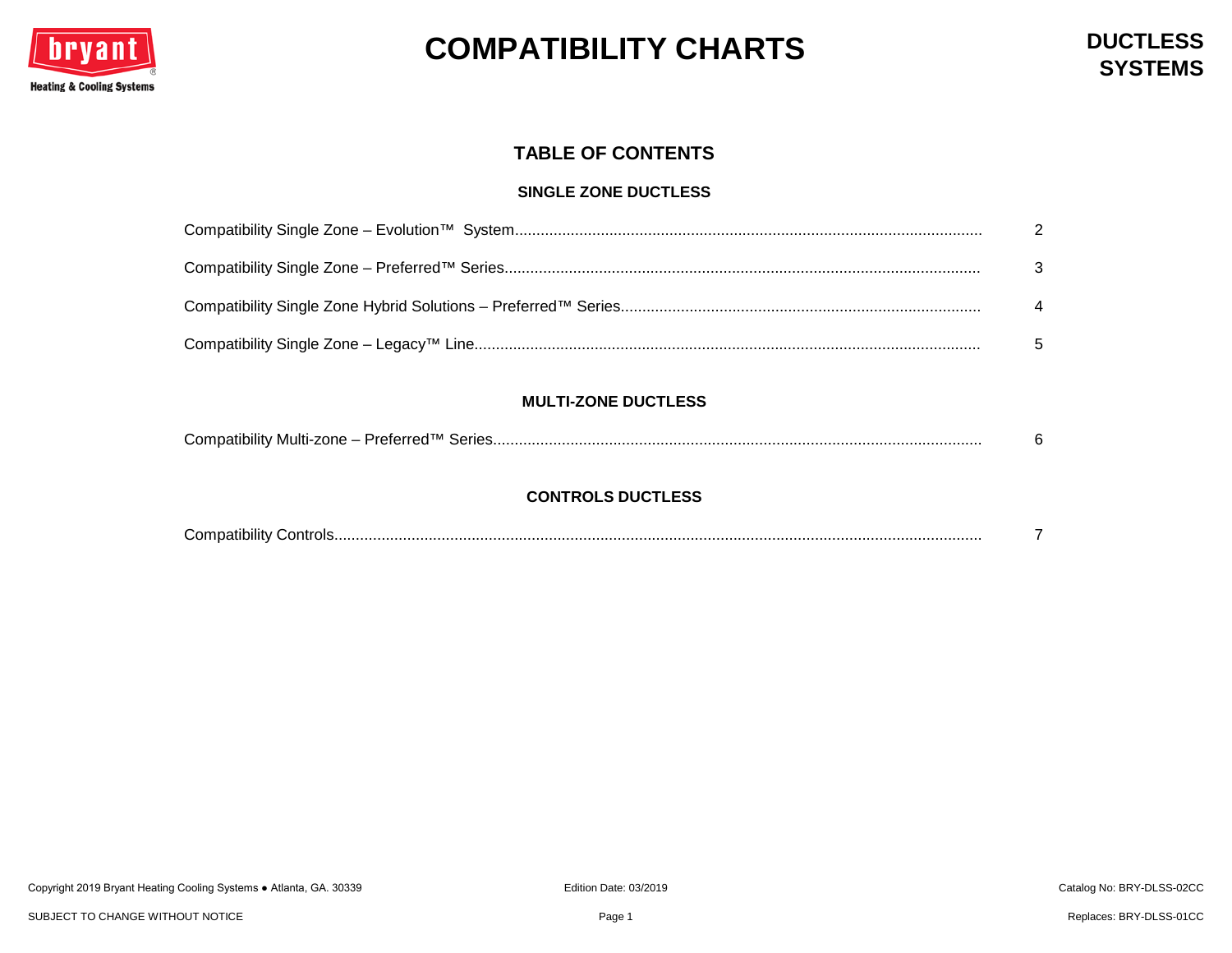

## <span id="page-1-0"></span>**Compatibility Single Zone – Evolution™ System**

|                     |              | <b>HEAT PUMP OUTDOOR UNIT</b> |  |                           |              |  |
|---------------------|--------------|-------------------------------|--|---------------------------|--------------|--|
| <b>IINDOOR UNIT</b> |              | 38MPRAQ09AA3                  |  | 38MPRAQ12AA3 38MPRAQ18AA3 | 38MPRAQ24AA3 |  |
|                     | 619PHAQ09XA3 |                               |  |                           |              |  |
|                     | 619PHAQ12XA3 |                               |  |                           |              |  |
| High Wall           | 619PHAQ18XA3 |                               |  |                           |              |  |
|                     | 619PHAQ24XA3 |                               |  |                           |              |  |

| <b>PHASED OUT</b>          |
|----------------------------|
| NOT AVAILABLE / COMPATIBLE |
| <b>CURRENT MODELS</b>      |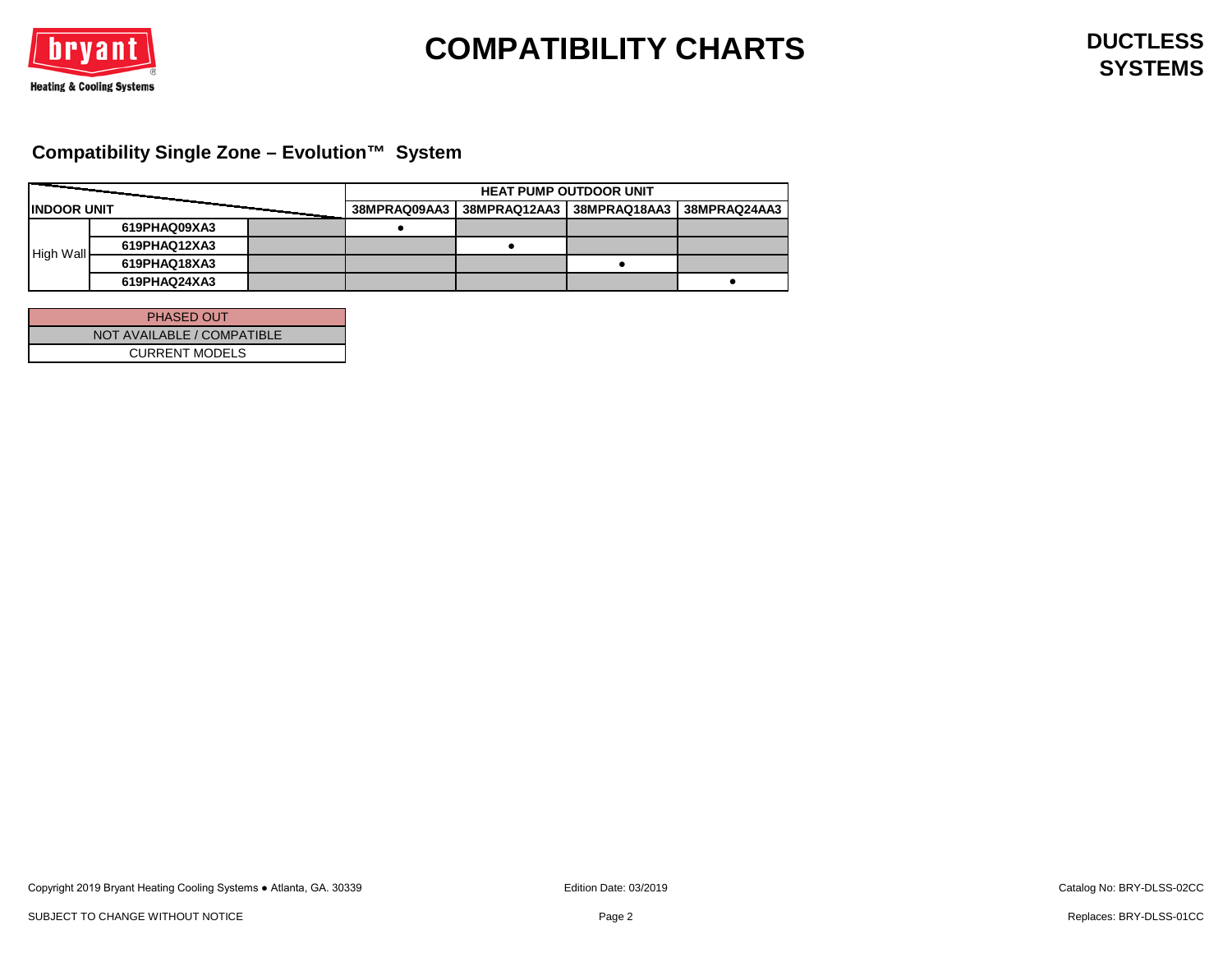

**SYSTEMS**

## <span id="page-2-0"></span>**Compatibility Single Zone – Preferred™ Series**

|                    |               |              | HEAT PUMP OUTDOOR UNIT |              |                             |                             |           |                                        |               |              |               |               |           |
|--------------------|---------------|--------------|------------------------|--------------|-----------------------------|-----------------------------|-----------|----------------------------------------|---------------|--------------|---------------|---------------|-----------|
|                    |               |              | 538PAQ009RBMA          |              | 538PAQ012RBMA 538PEQ009RBMA | 538PEQ012RBMA 538PEQ018RBMA |           | 538PEQ024RBMA                          | 538PEQ030RBMA |              | 538REQ036RBMA | 538REQ048RBMA |           |
| <b>INDOOR UNIT</b> |               | 38MAQB09R--1 | 38MAQB12R--            | 38MAQB09R--3 | 38MAQB12R--3 38MAQB18R--3   |                             |           | 38MAQB24R--3 38MAQB30R--3 38MAQB36R--3 |               | 38MBRQ36A--3 | 38MBRQ48A--3  | 38MBRQ58A--3  |           |
|                    | 619PAQ009BBMA |              | $\bullet$              |              |                             |                             |           |                                        |               |              |               |               |           |
|                    | 619PAQ012BBMA |              |                        | $\bullet$    |                             |                             |           |                                        |               |              |               |               |           |
|                    | 619PEQ009BBMA |              |                        |              | $\bullet$                   |                             |           |                                        |               |              |               |               |           |
| High Wall          | 619PEQ012BBMA |              |                        |              |                             | $\bullet$                   |           |                                        |               |              |               |               |           |
|                    | 619PEQ018BBMA |              |                        |              |                             |                             | $\bullet$ |                                        |               |              |               |               |           |
|                    | 619PEQ024BBMA |              |                        |              |                             |                             |           | $\bullet$                              |               |              |               |               |           |
|                    | 619PEQ030BBMA |              |                        |              |                             |                             |           |                                        | $\bullet$     |              |               |               |           |
|                    | 619PEQ036BBMA |              |                        |              |                             |                             |           |                                        |               | $\bullet$    |               |               |           |
|                    | 619REQ009CBMA | 40MBCQ09---3 |                        |              | $\bullet$                   |                             |           |                                        |               |              |               |               |           |
|                    | 619REQ012CBMA | 40MBCQ12---3 |                        |              |                             | $\bullet$                   |           |                                        |               |              |               |               |           |
| Cassette           | 619REQ018CBMA | 40MBCQ18---3 |                        |              |                             |                             | $\bullet$ |                                        |               |              |               |               |           |
|                    |               | 40MBCQ24---3 |                        |              |                             |                             |           | $\bullet$                              |               |              |               |               |           |
|                    |               | 40MBCQ36---3 |                        |              |                             |                             |           |                                        |               |              | $\bullet$     |               |           |
|                    |               | 40MBCQ48---3 |                        |              |                             |                             |           |                                        |               |              |               | $\bullet$     |           |
|                    | 619REQ009DBMA | 40MBDQ09---3 |                        |              | $\bullet$                   |                             |           |                                        |               |              |               |               |           |
|                    | 619REQ012DBMA | 40MBDQ12---3 |                        |              |                             | $\bullet$                   |           |                                        |               |              |               |               |           |
|                    | 619REQ018DBMA | 40MBDQ18---3 |                        |              |                             |                             | $\bullet$ |                                        |               |              |               |               |           |
| Ducted             | 619REQ024DBMA | 40MBDQ24---3 |                        |              |                             |                             |           | $\bullet$                              |               |              |               |               |           |
|                    | 619REQ036DBMA | 40MBDQ36---3 |                        |              |                             |                             |           |                                        |               |              | $\bullet$     |               |           |
|                    | 619REQ048DBMA | 40MBDQ48---3 |                        |              |                             |                             |           |                                        |               |              |               | $\bullet$     |           |
|                    |               | 40MBDQ58---3 |                        |              |                             |                             |           |                                        |               |              |               |               | $\bullet$ |
|                    | 619REQ009FBMA | 40MBFQ09---3 |                        |              | $\bullet$                   |                             |           |                                        |               |              |               |               |           |
|                    | 619REQ012FBMA | 40MBFQ12---3 |                        |              |                             | $\bullet$                   |           |                                        |               |              |               |               |           |
|                    |               | 40MBFQ18---3 |                        |              |                             |                             | $\bullet$ |                                        |               |              |               |               |           |
| Console            |               | 40MBFQ24---3 |                        |              |                             |                             |           | $\bullet$                              |               |              |               |               |           |
|                    |               | 40MBFQ36---3 |                        |              |                             |                             |           |                                        |               |              | $\bullet$     |               |           |
|                    |               | 40MBFQ48---3 |                        |              |                             |                             |           |                                        |               |              |               | $\bullet$     |           |
|                    |               | 40MBFQ58---3 |                        |              |                             |                             |           |                                        |               |              |               |               | $\bullet$ |

| <b>PHASED OUT</b>          |
|----------------------------|
|                            |
| NOT AVAILABLE / COMPATIBLE |
| <b>CURRENT MODELS</b>      |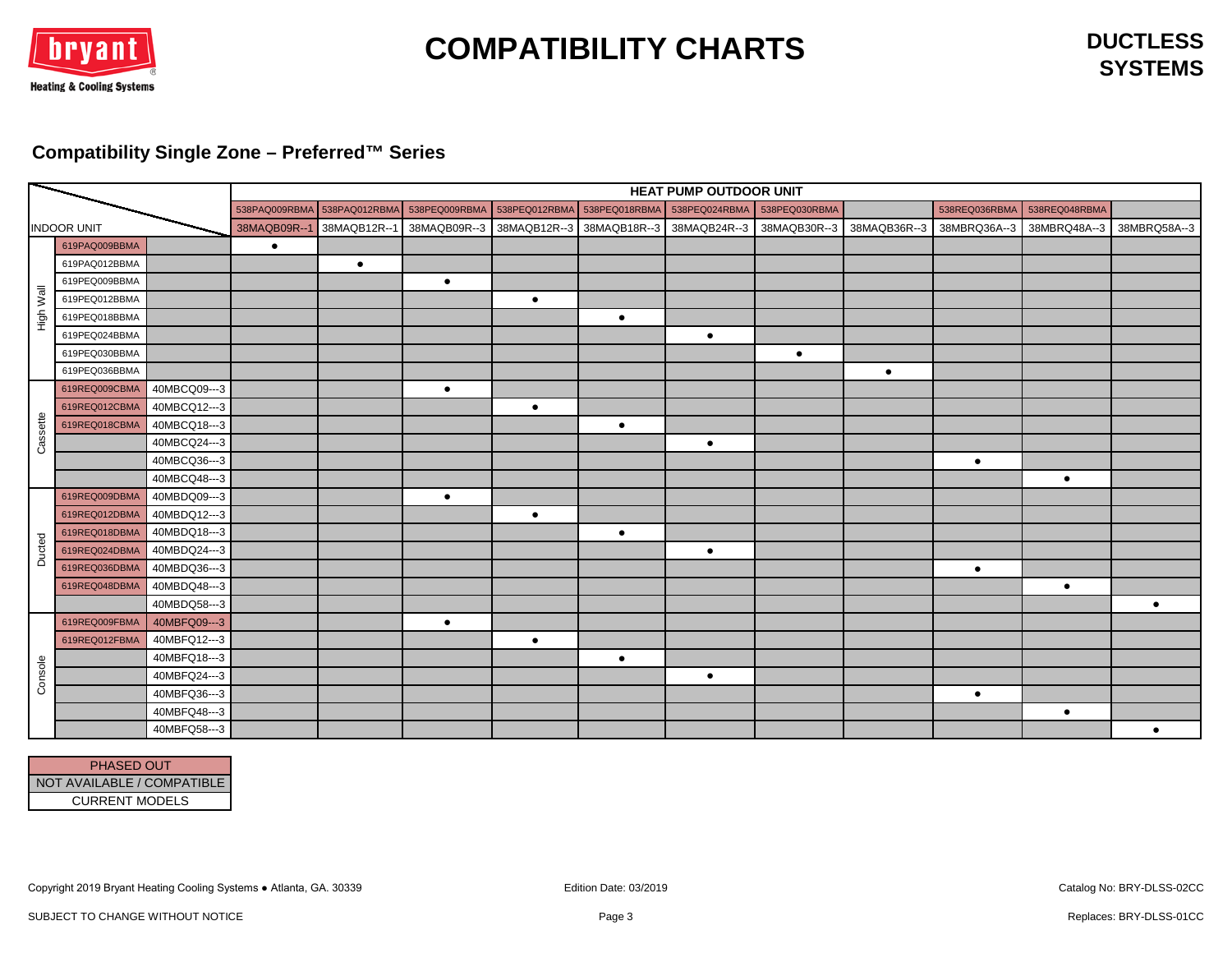

### <span id="page-3-0"></span>**Compatibility Single Zone Hybrid Solutions – Preferred™ Series**

|                              |              |                  | HEAT PUMP OUTDOOR UNIT |                |             |             |             |             |  |                                                                                                                      |  |  |
|------------------------------|--------------|------------------|------------------------|----------------|-------------|-------------|-------------|-------------|--|----------------------------------------------------------------------------------------------------------------------|--|--|
| <b>INDOOR UNIT</b>           |              |                  |                        |                |             |             |             |             |  | 38MAQB09R--3 38MAQB12R--3 38MAQB18R--3 38MAQB24R--3 38MAQB30R--3 38MAQB36R--3 38MBRQ36A--3 38MBRQ48A--3 38MBRQ58A--3 |  |  |
|                              |              |                  |                        |                |             |             |             |             |  |                                                                                                                      |  |  |
|                              |              |                  |                        |                |             |             |             |             |  |                                                                                                                      |  |  |
|                              |              |                  |                        |                |             |             |             |             |  |                                                                                                                      |  |  |
|                              | FFMANP037T00 |                  |                        |                |             |             |             |             |  |                                                                                                                      |  |  |
|                              |              |                  |                        |                | $\bullet$   |             |             |             |  |                                                                                                                      |  |  |
|                              |              |                  |                        |                |             |             |             |             |  |                                                                                                                      |  |  |
|                              | EPMBN*030T00 |                  |                        |                |             |             |             |             |  |                                                                                                                      |  |  |
|                              |              | FMA4X1800AL1     |                        | • <sup>†</sup> | $\bullet$ ‡ |             |             |             |  |                                                                                                                      |  |  |
| Vertical<br><u>Fan Coi</u> l |              | FMA4X2400AL1     |                        |                |             | $\bullet$ ‡ |             |             |  |                                                                                                                      |  |  |
|                              |              | FMA4X3000AL1     |                        |                |             |             | $\bullet$ ‡ |             |  |                                                                                                                      |  |  |
|                              |              | FMA4X3600AL1     |                        |                |             |             |             | $\bullet$ ‡ |  |                                                                                                                      |  |  |
|                              |              | FM(C,U)4Z18**AL* |                        | $\bullet$ ‡    | $\bullet$ ‡ |             |             |             |  |                                                                                                                      |  |  |
| Ceiling Fan<br>Coil          |              | FM(C,U)4Z24**AL* |                        |                |             | $\bullet$ ‡ |             |             |  |                                                                                                                      |  |  |
|                              |              | FM(C,U)4Z30**AL* |                        |                |             |             | $\bullet$ ‡ |             |  |                                                                                                                      |  |  |
|                              |              | FM(C,U)4Z36**AL* |                        |                |             |             |             | $\bullet$ ‡ |  |                                                                                                                      |  |  |

Notes:

‡ Requires 24V interface KSAIC0301230. TXV on the indoor unit shall be removed. 24V Transformer on the 24V interface shall be removed. Consult the Installation instrutions manual.

| <b>PHASED OUT</b>          |  |
|----------------------------|--|
| NOT AVAILABLE / COMPATIBLE |  |
| <b>CURRENT MODELS</b>      |  |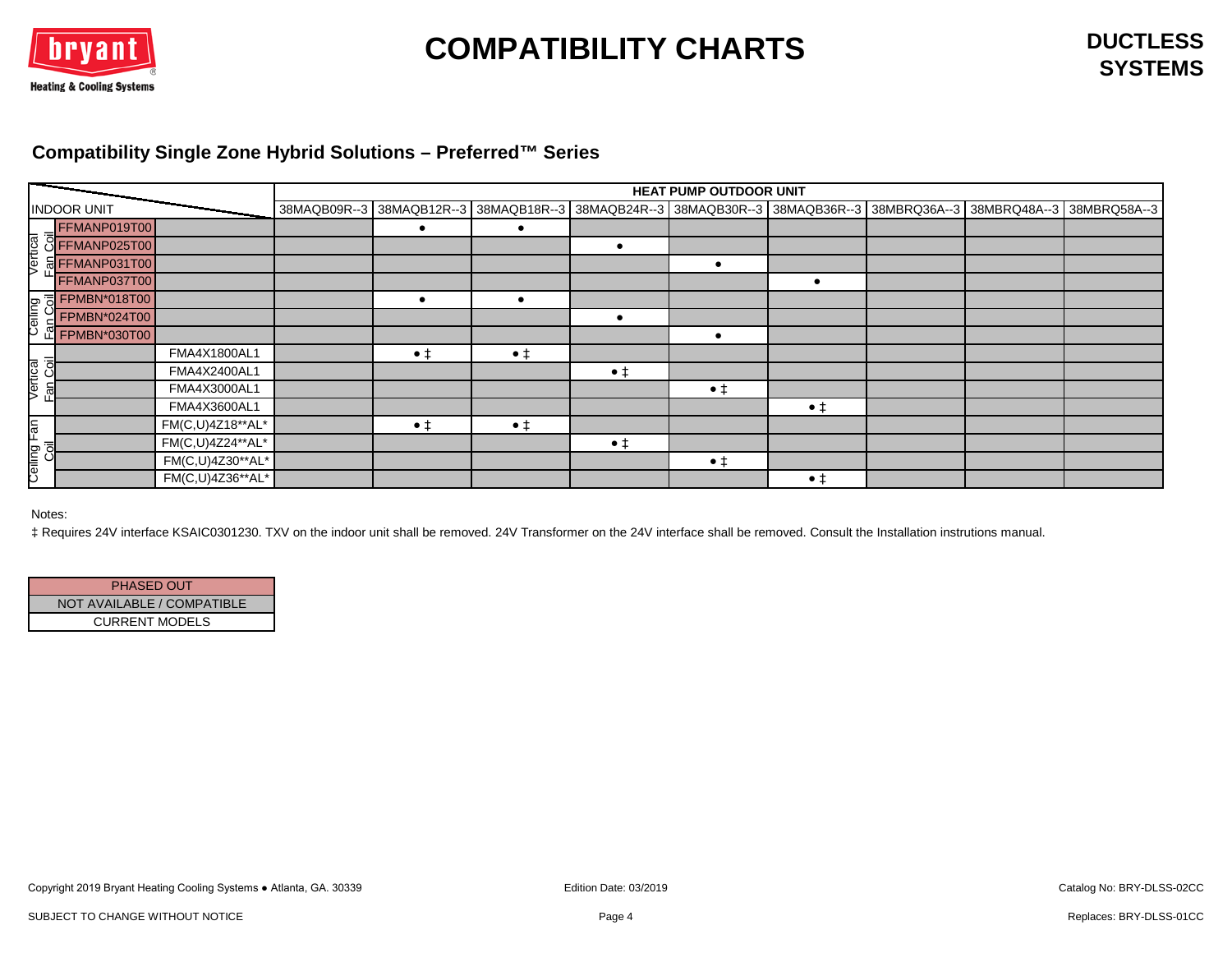

## <span id="page-4-0"></span>**Compatibility Single Zone – Legacy™ Line**

|                    |              |              |              | <b>COOLING ONLY OUTDOOR UNIT</b> |              |              |              |
|--------------------|--------------|--------------|--------------|----------------------------------|--------------|--------------|--------------|
|                    |              | 38MHRC09A--1 | 38MHRC12A--1 | 38MHRC09A--3                     | 38MHRC12A--3 | 38MHRC18A--3 | 38MHRC24A--3 |
| <b>INDOOR UNIT</b> |              |              | 38MHRBC12AA1 |                                  | 38MHRBC12AA3 | 38MHRBC18AA3 | 38MHRBC24AA3 |
|                    | 40MHHC09---1 |              |              |                                  |              |              |              |
|                    | 40MHHC12---1 |              |              |                                  |              |              |              |
| <b>High Wall</b>   | 40MHHC09---3 |              |              |                                  |              |              |              |
|                    | 40MHHC12---3 |              |              |                                  |              |              |              |
|                    | 40MHHC18---3 |              |              |                                  |              |              |              |
|                    | 40MHHC24---3 |              |              |                                  |              |              |              |

|                     |              | <b>HEAT PUMP OUTDOOR UNIT</b> |              |              |              |              |              |  |  |
|---------------------|--------------|-------------------------------|--------------|--------------|--------------|--------------|--------------|--|--|
|                     |              | 38MHRQ09A--1                  | 38MHRQ12A--1 | 38MHRQ09A--3 | 38MHRQ12A--3 | 38MHRQ18A--3 | 38MHRQ24A--3 |  |  |
| <b>IINDOOR UNIT</b> |              |                               | 38MHRBQ12AA1 | 38MHRBQ09AA3 | 38MHRBQ12AA3 | 38MHRBQ18AA3 | 38MHRBQ24AA3 |  |  |
|                     | 40MHHQ09---1 |                               |              |              |              |              |              |  |  |
|                     | 40MHHQ12---1 |                               |              |              |              |              |              |  |  |
| <b>High Wall</b>    | 40MHHQ09---3 |                               |              |              |              |              |              |  |  |
|                     | 40MHHQ12---3 |                               |              |              |              |              |              |  |  |
|                     | 40MHHQ18---3 |                               |              |              |              |              |              |  |  |
|                     | 40MHHQ24---3 |                               |              |              |              |              |              |  |  |

|                    |                 | <b>COOLING ONLY OUTDOOR UNIT</b> |                 |                 |                 |                 |  |  |  |  |
|--------------------|-----------------|----------------------------------|-----------------|-----------------|-----------------|-----------------|--|--|--|--|
| <b>INDOOR UNIT</b> |                 | DACMA-S109-1AAA                  | DACMA-S112-1AAA | DACMA-S112-3AAA | DACMA-S118-3AAA | DACMA-S122-3AAA |  |  |  |  |
|                    | DHCMA-S109-1AAA |                                  |                 |                 |                 |                 |  |  |  |  |
|                    | DHCMA-S112-1AAA |                                  |                 |                 |                 |                 |  |  |  |  |
| <b>High Wall</b>   | DHCMA-S112-3AAA |                                  |                 |                 |                 |                 |  |  |  |  |
|                    | DHCMA-S118-3AAA |                                  |                 |                 |                 |                 |  |  |  |  |
|                    | DHCMA-S122-3AAA |                                  |                 |                 |                 |                 |  |  |  |  |

|                     |                 | <b>HEAT PUMP OUTDOOR UNIT</b> |                 |                 |                 |                 |  |  |  |  |
|---------------------|-----------------|-------------------------------|-----------------|-----------------|-----------------|-----------------|--|--|--|--|
| <b>IINDOOR UNIT</b> |                 | DAQMA-S109-1AAA               | DAQMA-S112-1AAA | DAQMA-S112-3AAA | DAQMA-S117-3AAA | DAQMA-S122-3AAA |  |  |  |  |
|                     | DHQMA-S109-1AAA |                               |                 |                 |                 |                 |  |  |  |  |
|                     | DHQMA-S112-1AAA |                               |                 |                 |                 |                 |  |  |  |  |
| <b>High Wall</b>    | DHQMA-S112-3AAA |                               |                 |                 |                 |                 |  |  |  |  |
|                     | DHQMA-S117-3AAA |                               |                 |                 |                 |                 |  |  |  |  |
|                     | DHQMA-S122-3AAA |                               |                 |                 |                 |                 |  |  |  |  |

| <b>PHASED OUT</b>          |
|----------------------------|
| NOT AVAILABLE / COMPATIBLE |
| <b>CURRENT MODELS</b>      |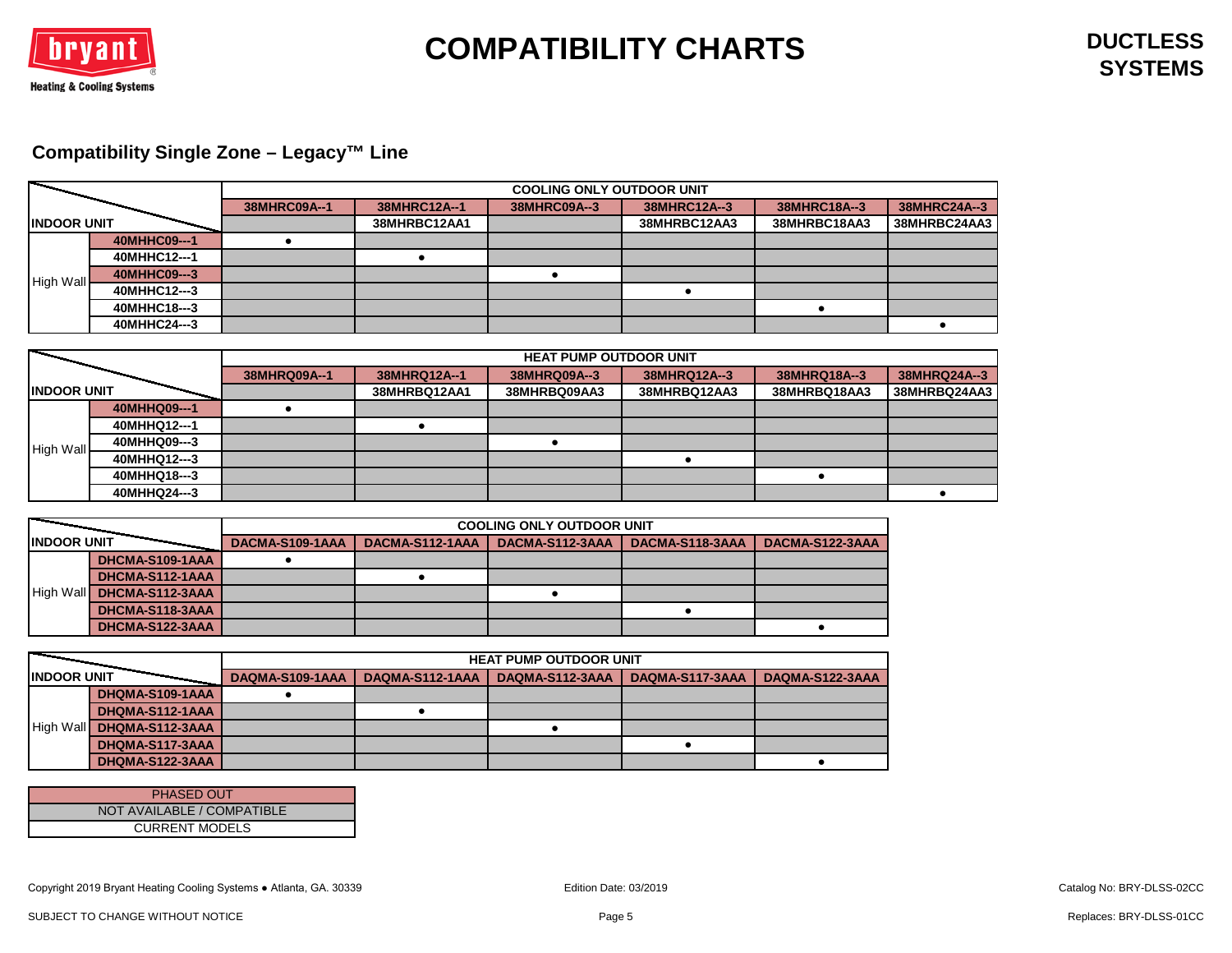

**SYSTEMS**

### <span id="page-5-0"></span>**Compatibility Multi-zone – Preferred™ Series**

|                    |               |              | <b>HEAT PUMP OUTDOOR UNIT</b> |               |              |               |               |  |  |
|--------------------|---------------|--------------|-------------------------------|---------------|--------------|---------------|---------------|--|--|
|                    |               |              | 538TEQ018RCMA                 | 538TEQ027RDMA |              | 538TEQ036RFMA | 538TEQ048RFMA |  |  |
| <b>INDOOR UNIT</b> |               | 38MGRQ18B--3 | 38MGRQ24C--3                  | 38MGRQ30D--3  | 38MGRQ36D--3 | 38MGRQ48E--3  |               |  |  |
|                    |               | 619PHAQ09XA3 | $\bullet$                     | $\bullet$     | $\bullet$    | $\bullet$     | $\bullet$     |  |  |
|                    |               | 619PHAQ12XA3 | $\bullet$                     | $\bullet$     | $\bullet$    | $\bullet$     | $\bullet$     |  |  |
|                    |               | 619PHAQ18XA3 |                               |               |              |               |               |  |  |
|                    |               | 619PHAQ24XA3 |                               |               |              |               |               |  |  |
|                    | 619PEQ009BBMA |              | $\bullet$                     | $\bullet$     | $\bullet$    | $\bullet$     | $\bullet$     |  |  |
| High Wall          | 619PEQ012BBMA |              | $\bullet$                     | $\bullet$     | $\bullet$    | $\bullet$     | $\bullet$     |  |  |
|                    | 619PEQ018BBMA |              |                               | $\bullet$     | $\bullet$    | $\bullet$     | $\bullet$     |  |  |
|                    | 619PEQ024BBMA |              |                               |               | $\bullet$    | $\bullet$     | $\bullet$     |  |  |
|                    |               | 40MHHQ09---3 | $\bullet$                     | $\bullet$     | $\bullet$    | $\bullet$     | $\bullet$     |  |  |
|                    |               | 40MHHQ12---3 | $\bullet$                     | $\bullet$     | $\bullet$    | $\bullet$     | $\bullet$     |  |  |
|                    |               | 40MHHQ18---3 |                               | $\bullet$     | $\bullet$    | $\bullet$     | $\bullet$     |  |  |
|                    |               | 40MHHQ24---3 |                               |               | $\bullet$    | $\bullet$     | $\bullet$     |  |  |
|                    | 619REQ009CBMA | 40MBCQ09---3 | $\bullet$                     | $\bullet$     | $\bullet$    | $\bullet$     | $\bullet$     |  |  |
| Cassette           | 619REQ012CBMA | 40MBCQ12---3 | $\bullet$                     | $\bullet$     | $\bullet$    | $\bullet$     | $\bullet$     |  |  |
|                    | 619REQ018CBMA | 40MBCQ18---3 |                               | $\bullet$     | $\bullet$    | $\bullet$     | $\bullet$     |  |  |
|                    |               | 40MHHQ18---3 |                               | $\bullet$     | $\bullet$    | $\bullet$     | $\bullet$     |  |  |
|                    | 619REQ009DBMA |              | $\bullet$                     | $\bullet$     | $\bullet$    | $\bullet$     | $\bullet$     |  |  |
| Ducted             | 619REQ012DBMA |              | $\bullet$                     | $\bullet$     | $\bullet$    | $\bullet$     | $\bullet$     |  |  |
|                    | 619REQ018DBMA | 40MBDQ18---3 |                               | $\bullet$     | $\bullet$    | $\bullet$     | $\bullet$     |  |  |
|                    | 619REQ024DBMA | 40MBDQ24---3 |                               |               | $\bullet$    | $\bullet$     | $\bullet$     |  |  |
|                    | 619REQ009FBMA | 40MBFQ09---3 | $\bullet$                     | $\bullet$     | $\bullet$    | $\bullet$     | $\bullet$     |  |  |
|                    | 619REQ012FBMA | 40MBFQ12---3 | $\bullet$                     | $\bullet$     | $\bullet$    | $\bullet$     | $\bullet$     |  |  |
| Console            |               | 40MBFQ18---3 |                               | $\bullet$     | $\bullet$    | $\bullet$     | $\bullet$     |  |  |
|                    |               | 40MBFQ24---3 |                               |               | $\bullet$    | $\bullet$     | $\bullet$     |  |  |

| <b>PHASED OUT</b>          |
|----------------------------|
| NOT AVAILABLE / COMPATIBLE |
| <b>CURRENT MODELS</b>      |